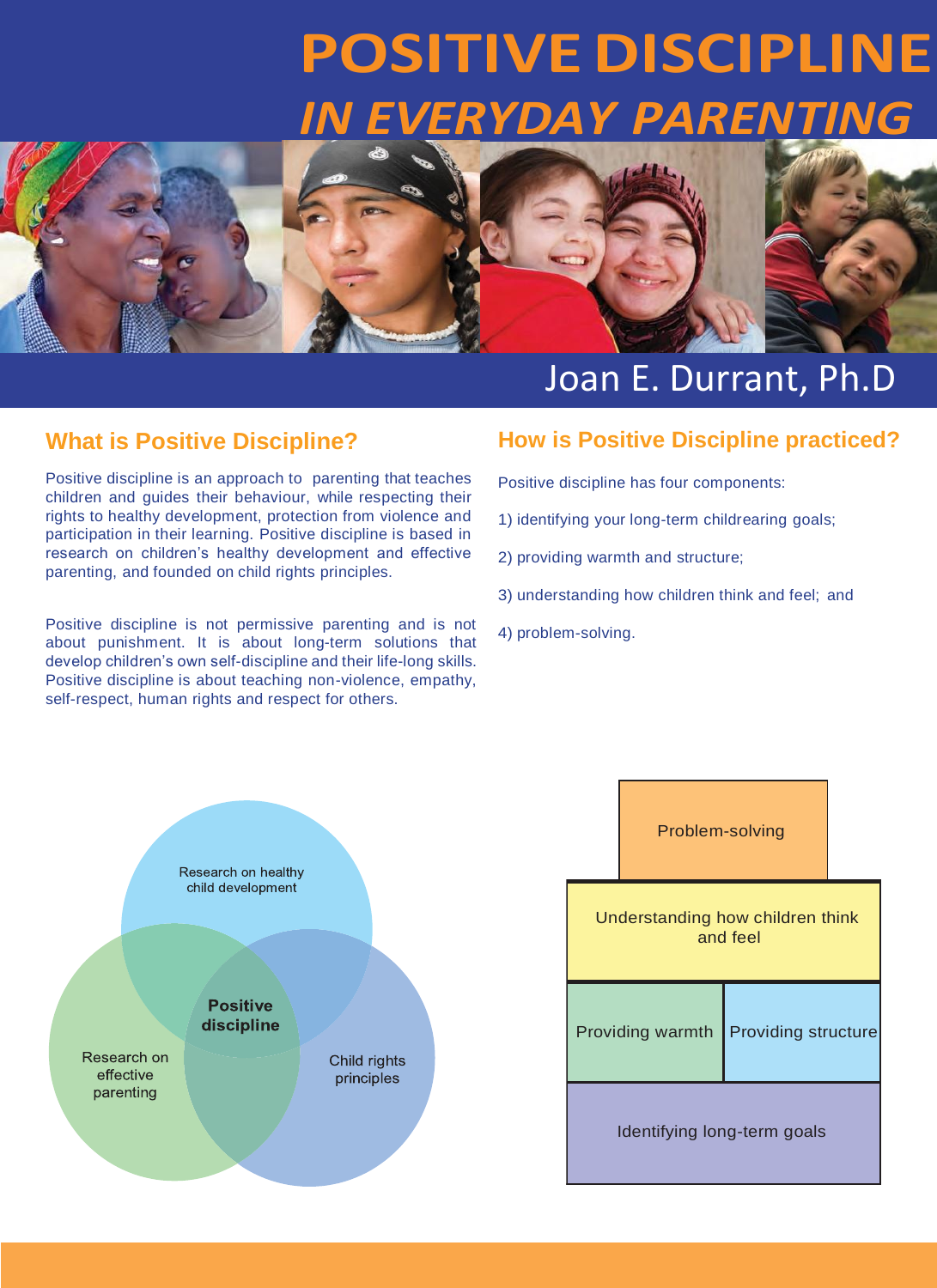

#### **1. Identifying yourlong-term goals**



Parents' days are filled with trying to find ways to meet their short-term goals–getting a child to put her shoes on now, get off the road now, come in the house now, stop hitting his sister now. Short-term situations can cause frustration and stress, and a feeling of urgency that can result in parents responding with hitting and yelling.

But these short-term responses don't teach children what we want them to learn over the long term. Most parents want to teach their children to be good problem solvers and good communicators. They want to have strong relationships with their children. And they want their children to become confident, kind, motivated, responsible, empathic, non-violent people. Hitting and yelling actually block these goals.

By thinking about what kinds of people we want our children to become, we can identify our long-term childrearing goals. Then, we can turn short-term challenges into opportunities to work toward those goals by teaching children how to manage stress, communicate respectfully, handle conflict without hitting, consider other peoples' feelings, and achieve their goals without harming others physically or emotionally.

#### **2. Providing warmth and structure**



Once we know where we are going, we can use two powerful tools to get there. The first is warmth. As adults, we are motivated to try, to learn from our mistakes, and do better next time when we feel supported by those around us. Children also learn best when they feel respected, understood, trusted, safe and loved.

If children are afraid of those they rely on, they become less motivated to try, less honest and less confident. Some become resentful and aggressive. Others become anxious and depressed. But in an atmosphere of warmth and emotional security, children feel safe, even if they make mistakes. They become motivated and confident, and they trust their parents. They also learn the importance of empathy and respect for others' feelings. A warm home climate is the foundation for meeting your long-term goals.

Parents provide warmth to their children by showing them they are loved even when they do something wrong, comforting them when they are hurt or afraid, listening to them, looking at the situation from their point of view, playing with them, laughing with them, supporting them when they are facing challenges, encouraging them when they have to do something difficult, telling them that they believe in them, recognizing their efforts and successes, and showing them that they trust them.

The second tool is structure. As adults, we are more likely to succeed at learning if we are given the information that we need, and if someone talks calmly with us about our mistakes and shows us how to improve next time. Children also learn best when they have information, when they are helped to find constructive ways of meeting their goals, and if they understand the reasons for our rules and guidelines.

If we set rules for our children that we do not follow ourselves, or expect them to figure things out and punish them when they make mistakes, they will feel confused and anxious. If we try to force them to behave in certain ways, they will resist. If we hurt them when they make mistakes, they will become afraid to try. But if we model what we want our children to do and provide the information they need to make good decisions, they will become more confident, competent and independent.

Parents provide structure for their children by acting as positive role models and guides, explaining the reasons for rules, involving their children in setting the rules, hearing their point of view, helping them find ways to fix their mistakes in a way that helps them to learn, teaching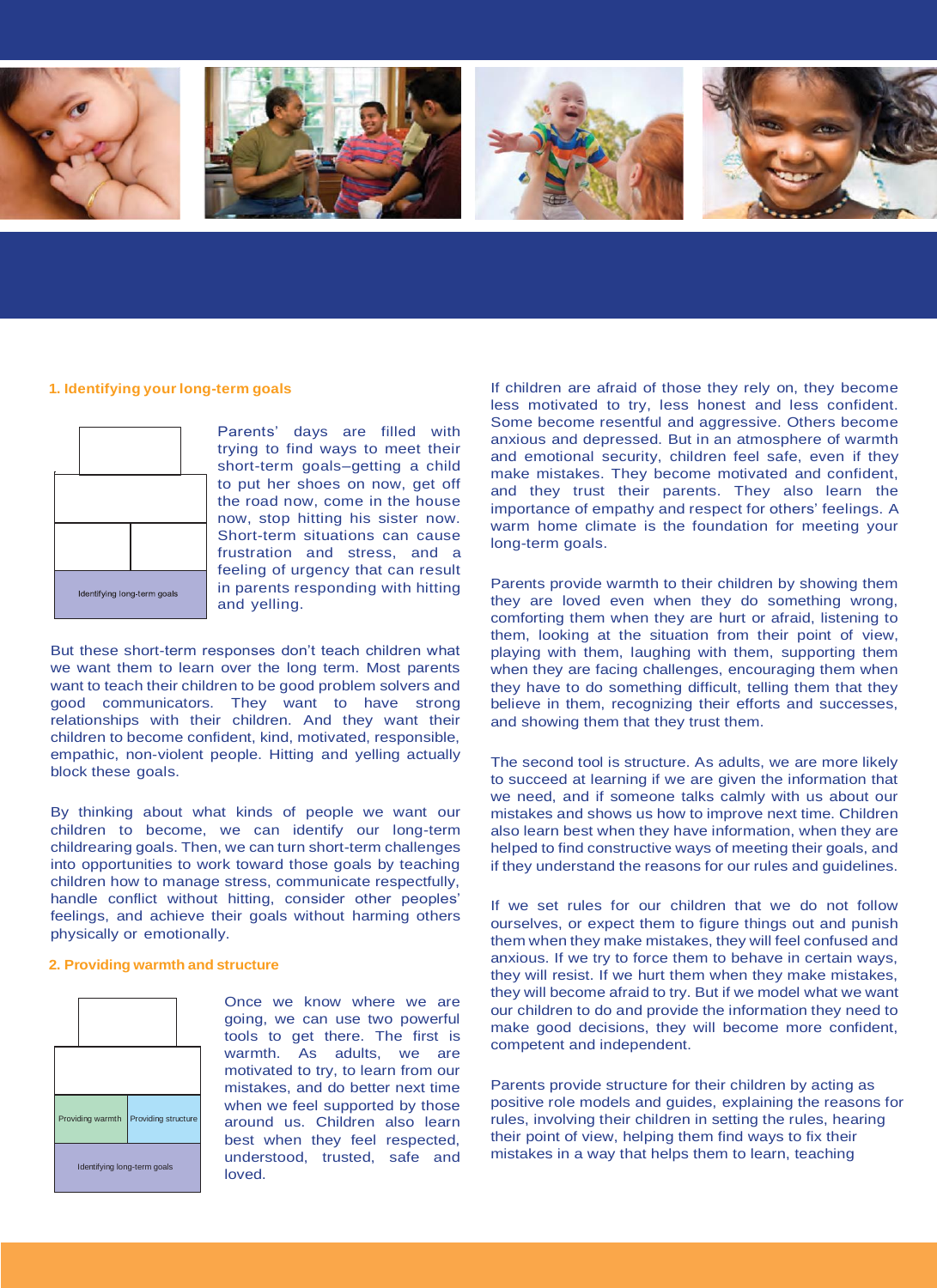

them about the effects of their actions on other people, talking with them often, being fair and flexible, controlling anger and avoiding threats.

#### **3. Understanding how children think and feel**

| Understanding how children think<br>and feel |                     |  |  |  |
|----------------------------------------------|---------------------|--|--|--|
| Providing warmth                             | Providing structure |  |  |  |
| Identifying long-term goals                  |                     |  |  |  |

Sometimes we expect children to behave in ways that are beyond their abilities, such as expecting a baby to sleep through the night or expecting a 3-year-old to sit still. Sometimes we think that children are being "stubborn" or "spoiled" when they won't go to bed or when they have tantrums. When our expectations do not match our children's abilities, or when we think that they are

trying to be "bad", we can provoke conflicts that are difficult to resolve because they are the result of our own mistaken beliefs**.**

When we see the world through the eyes of a 1-year-old, a 5-year-old or a 13-year-old, we can begin to understand the real reasons for their behaviour. Then we can be much more effective teachers.

Our relationships with our children begin when they are born. In the earliest months, we build our children's trust in us and form an attachment that will be the basis of our relationship for years to come. Our task is to provide a safe and secure environment for our babies – a place where their needs will be met, where they will not be hit or shaken, where they can explore without danger of harm, and where they will receive support and reassurance when they are frightened. We need to respect their ways of communicating and show them that they can trust us to respond.

As children understand more about the world around them, we can begin to provide structure within this climate of emotional security. But we need to see the situation from their point of view in order to respond in a constructive way. We need to understand what they are trying to tell us when they cry, say "No!" or stamp their

feet. Our task becomes showing them how to express their feelings and them how to resolve conflict without violence.

As they grow, children want to learn more and more. We teach them self-respect when we answer their questions respectfully. We motivate them to learn when we encourage their exploration. We show them that they are competent when we give them opportunities to find solutions to problems. When children believe that they are capable, they are much better prepared to master the challenges they will face in the years ahead.

When they begin school, children's social worlds expand rapidly. Children who have watched their parents handle conflict, anger and stress without aggression or violence are more likely to resolve their own conflicts well. Those who see themselves as good, caring and capable are more likely to make good decisions. Those who have learned how to listen, communicate and treat others with respect are more likely to do the same with their peers and teachers. And those who feel supported and accepted by their parents are more likely to turn to them for advice and help.

With early adolescence comes a powerful desire for independence, profound physical and emotional changes, and a strong need for peer acceptance. A parent's task is now to encourage independent decision-making while providing a strong safety net. They need to help their children develop their own sense of right and wrong, as well as a sense of responsibility and competence. And they need to be there to provide support when their children make mistakes. Children who have learned that their parents can be trusted are now more likely to listen to their advice. Children who have received support and guidance from their parents are now more likely to go to them before trouble strikes.

By mid-adolescence, children are struggling to establish their own identities. They may suddenly change their styles of clothing, taste in music, academic interests, or plans for the future. Often, adolescents try on identities that are very different from those of their parents. They listen to music that their parents don't like, wear clothes that their parents don't like, and hold viewpoints that their